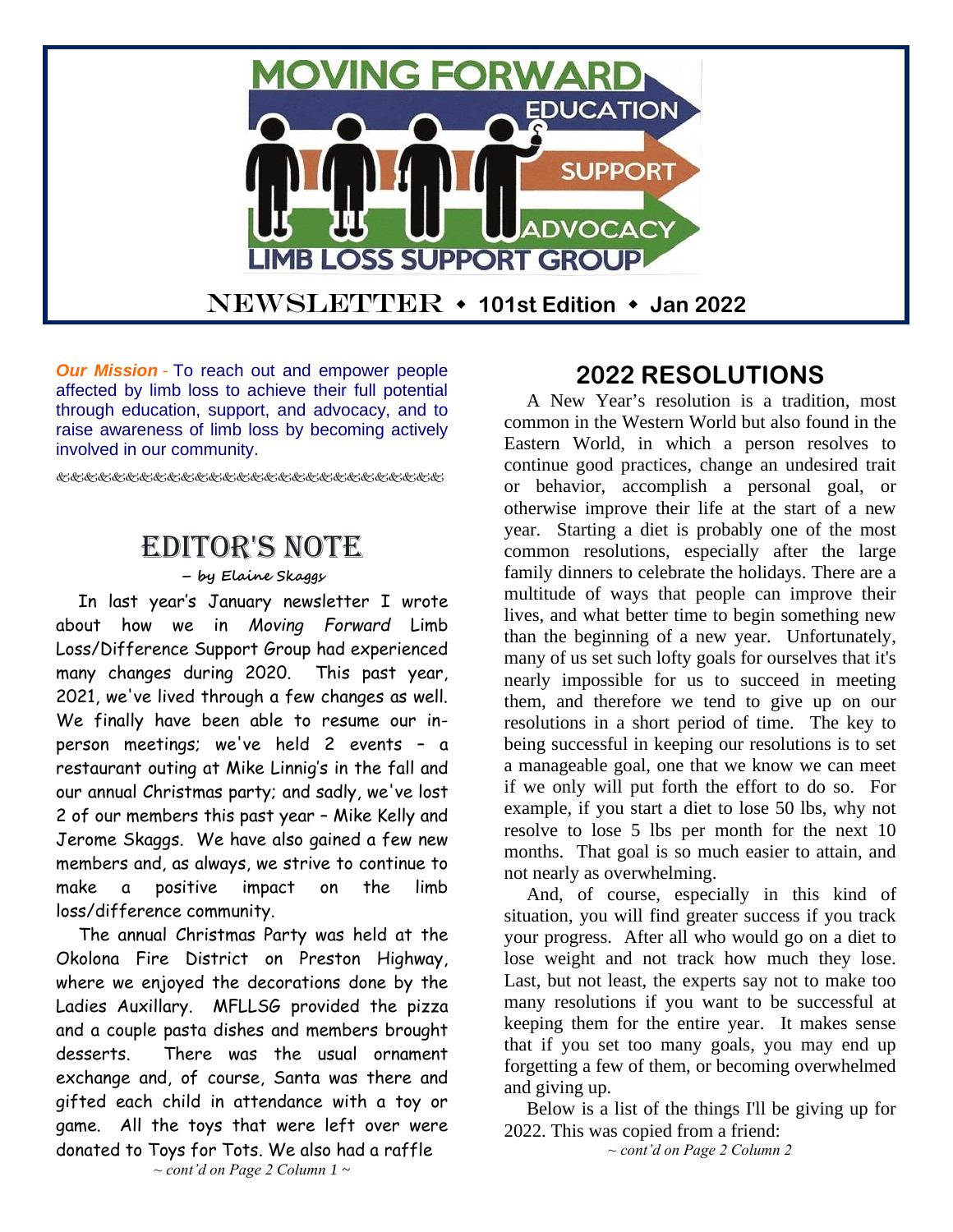#### EDITOR'S NOTE (cont'd)

for an afghan, handmade by one of our supporters, and the winner of the afghan was Kelly Grey. The proceeds from the raffle were donated to the Amputee Coalition.

Once again, as in 2021, life got the better of me and this newsletter is getting out late. Although the reasons were a little different this year, it being more about celebrating the first Holiday Season without my husband Jerome. There were many sweet memories remembered, a few tears shed, truly a bittersweet time for my family. But I do apologize for being late getting this to press.

好好好的名词名字名字名字名字名字名字名字名字名字名字

## **WHAT IS GRIEF?**

Grief is a strong and, at times, overwhelming emotion that comes about due to a loss of something important. It is typically associated with the loss of a loved one through death, but it doesn't have to be. Grief can be felt due to the loss of a relationship, the loss of a job, the loss of identity, or as all too well known among amputees, the loss of a limb. It is important to remember that grief is both natural and universal. It is not a sign of weakness and not something to ignore or try to push away. It is also highly unique, so you shouldn't try to fit grief into a "how it should be" box or check off the list of how others have dealt it. Some people experience grief as extreme sadness and go through crying spells, while others experience it as numbness and feel as if they are in a cloud or outside of their own body just observing.

It's true that holidays and traditions can be difficult amid grief. Sometimes, we need to find new traditions, not to replace the old, but to make the old traditions even richer. New traditions can honor our special person, not by forgetting who they were, but by remembering their impact on our lives.

People cope with loss in many different ways. Following are a few additional suggestions to consider:

+ Take good care of yourself by living a healthy lifestyle.

*~ cont'd on Page 3 Column 1 ~*

#### **2022 RESOLUTIONS (cont'd)**

- Give up complaining... focus on gratitude.
- Give up harsh judgments... think kind thoughts.
- Give up worry... trust divine providence.
- Give up discouragement... be full of hope.
- Give up bitterness... turn to forgiveness.
- Give up hatred... return good for evil.
- Give up anger... practice patience.
- Give up pettiness... put on maturity.
- Give up gloom... enjoy the beauty that is around me.
- Give up gossiping... control my tongue.

My wish for you for 2022 is that you will have the determination and motivation to find success in all your resolutions, and that you will resolve to reach every goal!! Happy New Year!!

EEEEEEEEEEEEEEEEEEEEEEEEEEEEEEEE

# **QUOTE OF THE MONTH**

Accept what is, let go of what was, and have faith in what will be.

*– Author unknown*

ERERRERERERERERERERERERERERE

# RECIPE OF THE MONTH

Magic Cookie Bars or 7 Layer Bars

This month we are sharing a recipe submitted by Elaine Skaggs. This easy-to-make fan favorite will score some points with family and friends while watching the next game!

#### *Ingredients:*

- 1/2 cup butter or margarine, melted
- 1-1/2 cups graham cracker crumbs
- 1 can (14 oz. low-fat sweetened condensed milk
- 1-1/3 cup flaked coconut
- 1 cup semi-sweet or milk chocolate morsels (I use dark chocolate.)

3/4 cup peanut butter chips or butterscotch morsels 1/2 cup chopped pecans, walnuts, or almonds (optional) *Directions:*

Spread butter in 13 x 9 x 2" pan. Sprinkle crumbs over butter. Evenly pat crumbs into pan. Drizzle milk over crumbs.

Sprinkle coconut, chocolate morsels, peanut butter chips, and nuts over top. Bake in 350 degree oven for 25 minutes or until light brown around the edges. Cool completely before cutting into bars. Store in airtight container in the refrigerator.

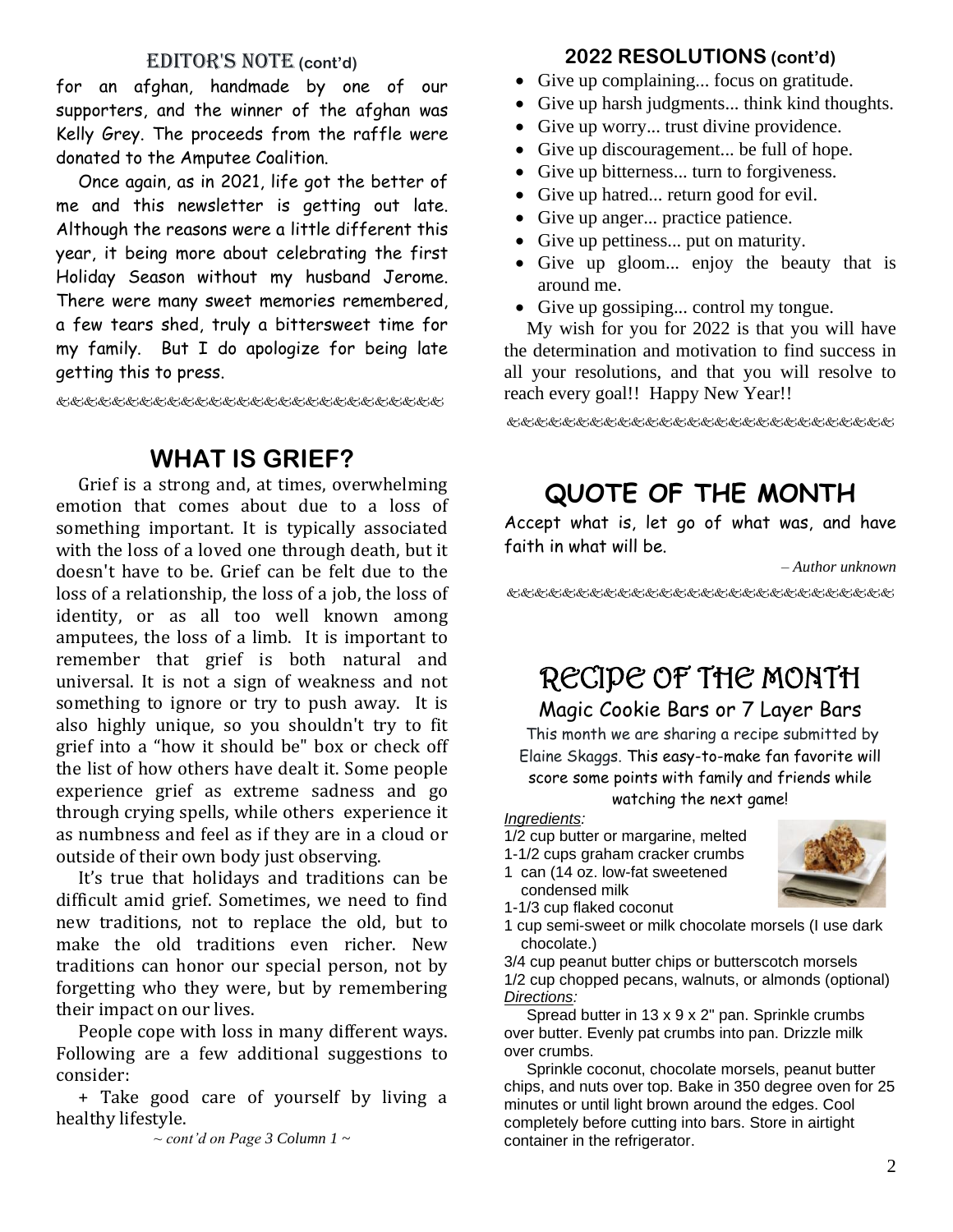## **WHAT IS GRIEF? (cont'd)**

+ Exercise and physical activity

+ Don't be afraid to ask for help and support from family and friends.

+ Perform a ritual in honor of the loss.

+ Write about or to the person or thing you lost, or write your feelings in a journal.

+ Forgive any "unfinished business" with the deceased.

+ Spend time in nature; it can be soothing and healing.

So regardless of what or who may be the cause of our grief, it's something we all must experience when faced with loss. We can't hide it, walk around it, or jump over it, but we must go through it in our own way, and in our own time.

&&&&&&&&&&&&&&&&&&&&&&&&

## "**You Don't Just Lose Someone Once"**

You lose them over and over, sometimes many

times a day. When the loss, momentarily forgotten, creeps up and attacks you from behind. Fresh waves of grief as the realization hits home, they are gone. You don't just



lose someone once, you lose them every time you open your eyes to a new dawn, and as you awaken, so does your memory, so does the jolting bolt of lightning that rips into your heart, they are gone. Again.

Losing someone is a journey, not a one-off.

- There is no end to the loss, there is only a learned skill on how to stay afloat, when it washes over.
- Be kind to those who are sailing this stormy sea; they have a journey ahead of them, and a daily shock to the system each time they realize, they are gone. Again.
- You don't just lose someone once, you lose them every day, for a lifetime.

## **Ways to Donate to MOVING FORWARD Limb Loss Support** *AmazonSmile*

# Go to ["Smile.Amazon.com"](https://smile.amazon.com/ap/signin?_encoding=UTF8&openid.assoc_handle=amzn_smile_mobile&openid.claimed_id=http%3A%2F%2Fspecs.openid.net%2Fauth%2F2.0%2Fidentifier_select&openid.identity=http%3A%2F%2Fspecs.openid.net%2Fauth%2F2.0%2Fidentifier_select&openid.mode=checkid_setup&openid.ns=http%3A%2F%2Fspecs.openid.net%2Fauth%2F2.0&openid.ns.pape=http%3A%2F%2Fspecs.openid.net%2Fextensions%2Fpape%2F1.0&openid.pape.max_auth_age=0&openid.return_to=https%3A%2F%2Fsmile.amazon.com%2Fgp%2Faw%2Fch%2Fhomepage)

Sign in or Create your account

Hover over "Accounts and Lists"

Under the "Your Account" items,

Click on "Your AmazonSmile"

AmazonSmile is a website operated by Amazon with the same products, prices and shopping features as Amazon. The difference is that when you shop smile.amazon.com, the

AmazonSmileFoundation will donate 0.5% of the purchase price

of eligible products to the charitable organization of your choice!

Once you have registered, you can check back to see how much your orders have contributed to *Moving Forward*. You will know you are contributing to the group because under the search bar it will say "Supporting *Moving Forward* Limb Loss Support Group, Inc."

#### *Kroger Community Rewards Program* Go to:

["https://www.kroger.com/account/enrollCommunity](https://www.kroger.com/account/enrollCommunityRewardsNow/) [RewardsNow/"](https://www.kroger.com/account/enrollCommunityRewardsNow/)

Click on "View Details" (this will take you to a new screen to select our group)

Enter our organization number: DC476 or,

Sign in or Create your account under box "I'm a Customer"

Search for "Moving Fwd Limb Loss Support" *If you do not have internet access:*

Register at the Service Desk of your local Kroger. Once you have registered, the bottom of your receipt will say that your "Community" rewards are going to *Moving Forward* Limb Loss Support Group. You can check the amount of yourcommunity rewards on their website for each quarter.

### *Employer Deductions*

Many employers offer employees the opportunity to have automatic payroll deductions which are donated to a charity of their choice. Some companies will **MATCH** your donation. If your employer uses Frontstream, Truist, or Network for Good to manage their deductions, *Moving Forward* is listed.

发达的比比比比比比比比比比比比比比比比比比比比比比